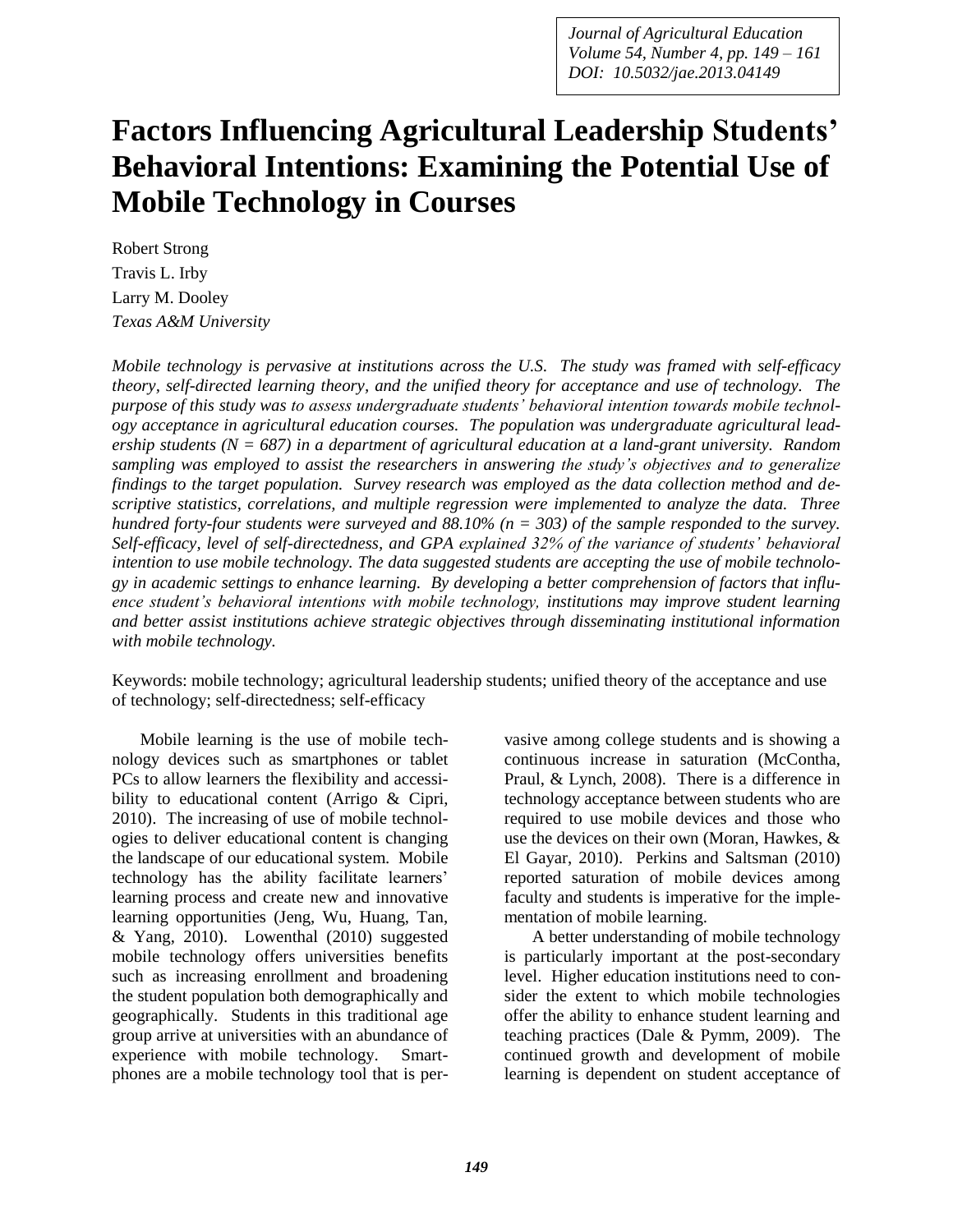this technology as a classroom tool. Student perceptions and adoptions processes should be con-

Students have had positive viewpoints towards mobile technology. Koole, McQuilkin, and Ally (2010) found that students placed great importance on mobile technology devices permitting them the freedom to use the instructional tools they preferred. Case studies indicated student confidence in the usefulness and acceptance of a mobile learning environment (Martín & Carro, 2009). Clough, Jones, McAndrew, and Scanlon (2008) found smartphone users exhibited excitement towards informal learning activities.

Researchers are grappling with the implications of mobile learning. The key issue has become not whether mobile technologies should be used in educational settings but how these technologies are employed (Wang, Shen, Novak, & Pan, 2009). Mobile devices enable perpetual learners unprecedented access to learning (Gu, Gu, & Laffey, 2010). The critical question remains how to best use mobile technology in teaching and learning (Koszalka & Ntloedibe-Kuswani, 2010). Elias (2011) found the challenge of using mobile technology will force educators to rethink their teaching approaches. The novelty of mobile technology requires new ideas in regards to planning for its implementation. Sølvberg and Rismark (2012) suggested that mobile technology calls for new paradigms about learning to capture the interrelatedness between times, places, topics, technologies, and student learning.

While there is a lack of current research on intentions toward mobile technology among undergraduate agricultural leadership students, studies examining mobile technology in extension have been conducted. LaBelle (2011) studied the potential of developing smartphone applications in order to disseminate extension information. Carter and Hightower (2009) recommended research is needed on the use of mobile technology in extension programs due to the potential of expanding extension programs around the globe.

Priority 2 of the *National Research Agenda* for the American Association of for Agricultural Education (Doerfert, 2011) recommended researchers "develop and validate systems-based

sidered when designing a mobile learning program (Park, Nam, & Cha, 2012).

models that will advance our understanding of information and technology diffusion and its practice" (p. 8). While agricultural education researchers have examined factors that influence student learning in online courses (Murphrey, Arnold, Foster, & Degenhart, 2012; Roberts & Dyer, 2005; Strong, Irby, Wynn, & McClure, 2012), a lack of literature related to agricultural education students' acceptance of mobile technology exists.

# **Theoretical Framework**

The theories used to scaffold this study were Bandura's (1993) self-efficacy, Grow's (1991) self-directed learning, and Venkatesh, Morris, Davis, and Davis' (2003) unified theory of acceptance and use of technology. Bandura indicated self-efficacy was the degree an individual's convictions regarding their capacity to inspire control over their own echelon of performance and over events that shape their lives. Self-efficacy influences an individual's drive to participate in an area of interest (Tschannen-Moran & Hoy, 2001). People with low selfefficacy tend to avoid difficult tasks, seeing these tasks as threats, while people with high self-efficacy approach identical tasks as something to be mastered and to gain a sense of accomplishment (Bandura, 1993). Self-efficacy impacts the extent individuals reflect, develop judgments, motivate themselves, and work (Bandura, 1977).

Self-efficacy theory has been employed to frame agricultural education studies. Stripling and Roberts (2012) used self-efficacy as the framework in a study of Florida preservice agricultural education teachers' math ability. Selfefficacy framed a study on Oklahoma agricultural education teachers' use of interactive whiteboards (Bunch, Robinson, & Edwards, 2012). Strong and Harder (2011) utilized selfefficacy to frame a study with Florida Master Gardeners.

Grow (1991) developed the staged selfdirected learning model (SSDL) to explain the extent learners progress through stages of selfdirection. The fundamental concept of Grow's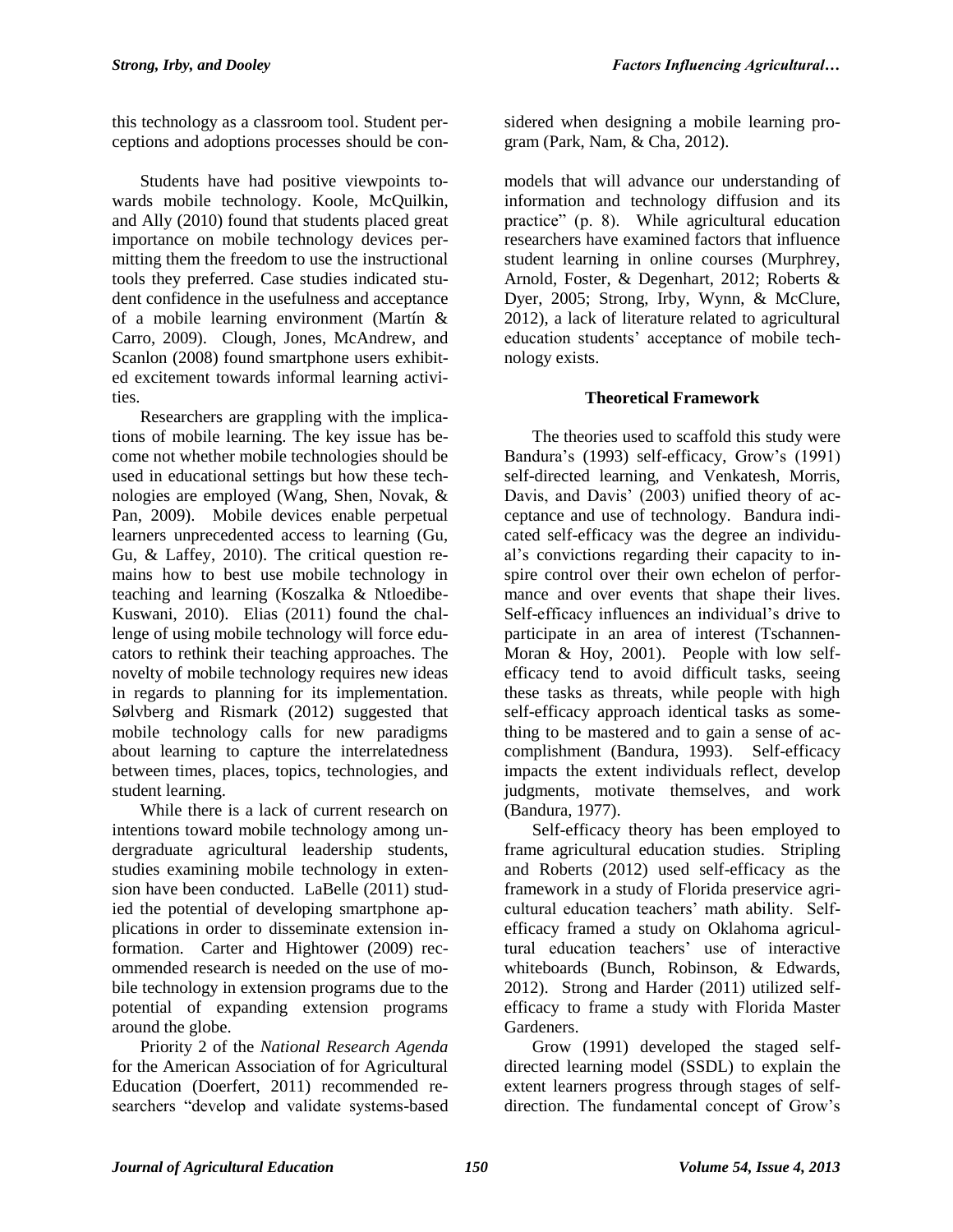model is focused on students contrasting aptitudes to respond to teaching that requires selfdirection. An instructor can assist or hamper a student's development regarding enhanced selfdirection (Grow, 1991). The SSDL delineated methods for teachers to actively groom students to progress into a self-directed learner. Grow recommended teachers work to meet numerous responsibilities because students inherently are in different stages of self-direction.

SSDL uses four stages to explain a student's level of self-direction. S1 students are dependent on the teacher throughout the learning process and prefer a teacher that is an authority (Grow, 1991). Grow found those students in the S2 category to be interested in the learning process and prefer an instructor that is a motivator. Students in the S3 category are involved in the learning process and prefer a teacher that is a facilitator. S4 students have reached the highest level of self-direction and prefer an instructor that is a delegator. The fundamental aspect of the SSDL is for students and teachers to be at equivalent stages in the model in order for selfdirected learning to develop (Grow, 1991).

Agricultural education researchers have previously studied the level of self-directedness in a variety of agricultural populations. Stafford, Boyd, and Lindner (2003) investigated Texas 4- H members' levels of self-directed learning. The level of self-directedness among Louisiana agriscience teachers was assessed during a professional development session (Kotrlik, Redmann, Harrison, & Handley, 2000). Researchers have examined the level of Mexican farmers' self-directedness during rural development workshops (Tuttle, Lee, Kohls, Hynes, & Lindner, 2004).

Davis (1989) developed the technology acceptance model (TAM), from the theory of reasoned action, as an information systems model indicating individuals' acceptance and use of technology. Venkatesh et al. (2003) expanded on Davis' (1989) TAM and constructed the Unified Theory of Acceptance and Use of Technology (UTAUT). UTAUT explains individuals' behavioral intentions to use an information system and subsequent usage behavior through four key constructs: performance expectancy, effort expectancy, social influence, and facilitating conditions (Venkatesh et al., 2003).

Venkatesh et al. (2003) reported performance expectancy is the degree an individual believes using an information system will help enhance job performance, and effort expectancy is the measure of ease associated with the use of an information system. Social influence is the extent to which the user perceives the importance of using the system from others, while facilitating conditions is the extent to which the user believes that the necessary infrastructure is in place to use an information system (Venkatesh et al., 2003). UTAUT can explain as much as 70% of the variance in behavioral intention to use a system (Venkatesh et al., 2003).

Researchers have employed the UTAUT in a variety of studies. Murphrey, Rutherford, Doerfert, Edgar, and Edgar (2012) used the UTAUT to frame a study examining the technology acceptance of Second Life™, social networking, Twitter™, and content management systems with agricultural education students. Lowenthal (2010) utilized the UTAUT to investigate the behavioral intention of students to use mobile technology for learning. The UTAUT was the theory employed in a study finding that age and gender moderated the effects of student use of mobile technology (Wang, Wu, & Wang, 2009). Chiu and Wang (2008) studied students' acceptance of web-based learning and used the UTAUT as the skeleton of the study. Faculties' level of mobile technology acceptance has been examined with the UTAUT. Anderson, Schwager, and Kerns (2006) utilized the UTAUT to study College of Business faculties' acceptance of tablet PCs to assist in teaching courses.

The UTAUT can assist researchers in determining the extent of students' acceptance and usage of mobile technology in courses (Garfield, 2005). Further research is needed to develop an understanding of the extent UTAUT can explain student acceptance of mobile technology at educational institutions (Straub, 2009). Learner acceptance progresses at different rates with new technology (Stockwell, 2008). Researchers should continue to examine the role of participant acceptance and usage of technology in educational contexts (Venkatesh, 2006). The combination of the self-efficacy , self-directed learning, and the UTAUT was utilized to examine students' mobile learning behaviors. This study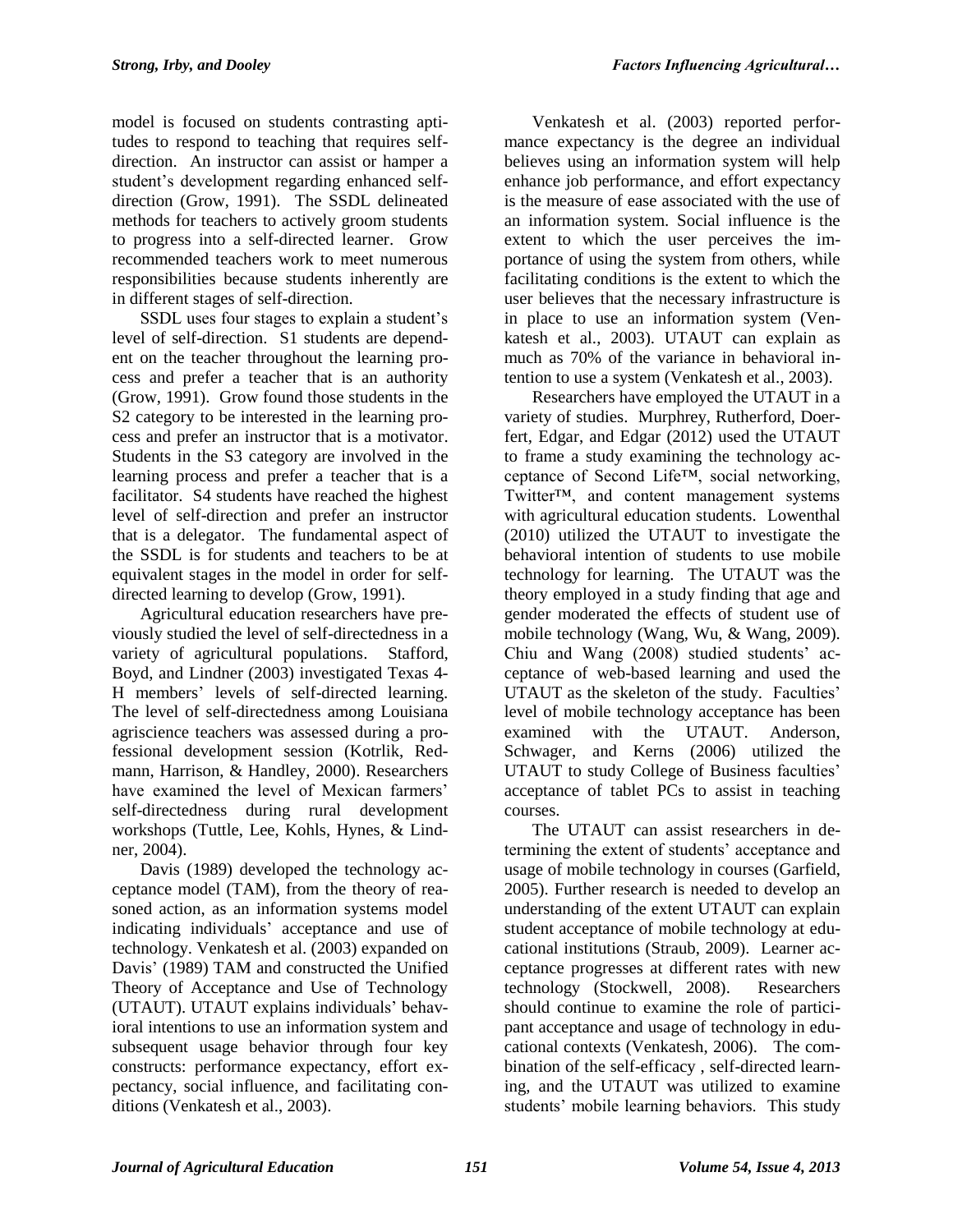was conducted to expand agricultural education literature regarding students' acceptance of mobile technology and to address recommendations from the National Research Agenda.

### **Purpose of Study**

The purpose of this study was to assess undergraduate students' behavioral intention towards mobile technology acceptance in agricultural leadership courses at Texas A&M University. The study sought to:

- 1. Describe students' performance expectancy, effort expectancy, behavioral intentions, self-efficacy, and level of selfdirectedness with mobile technology;
- 2. Examine the relationship between selfefficacy, level of self-directedness and behavioral intention; and
- 3. Examine the effects of personal characteristics, level of self-directedness, and self-efficacy on behavioral intention.

#### **Methodology**

The study used quantitative research to address the research objectives. Quantitative research utilizes deductive reasoning to examine theories, numerical data, cause, and effect (Fraenkel, Wallen, & Hyun, 2012). The population of this study was  $(N = 687)$  undergraduate students enrolled in agricultural leadership courses at Texas A&M University. The independent variables in this study were gender, grade classification, grade point average, employment status, self-efficacy, level of selfdirectedness, performance expectancy, and effort expectancy. Behavioral intention to use mobile technology was the dependent variable in this study.

A combined 36 item instrument including a modified version of Tschannen-Moran and Hoy's (2001) Teacher Sense of Efficacy Scale, Richards' (2005) self-directed learning instrument, Venkatesh et al.'s (2003) UTAUT scale, and questions related to personal characteristics was used to collect data in order to answer the study's research objectives. Content validity of the combined instrument was assessed by distance learning researchers at Texas A&M University.

Tschannen-Moran and Hoy's (2001) Teacher Sense of Efficacy Scale was used to assess the self-efficacy aspect of students' usage of mobile technology. The Teacher Sense of Efficacy Scale was created using Bandura's (1993) selfefficacy theory (Tschannen-Moran & Hoy, 2001). The instrument used a nine-point summated scale for each item with anchors:  $1 =$ *nothing*,  $3 = \text{very little}, 5 = \text{some influence}, 7 = \text{...}$ *quite a bit***,** and 9 = *a great deal* (Tschannen-Moran & Hoy). The self-efficacy construct was assessed *ex post facto* for internal consistency and a reliability coefficient of .95 for selfefficacy was produced in this study.

Richards (2005) developed a self-directed learning instrument aligned with Grow's (1991) Staged Self-Directed Learning Model to examine students' level of self-directedness. The self-directed learning instrument included 24 items and included anchors: 1 = *Strongly Disa-* $\alpha$ *gree*,  $2 = Disagree$ ,  $3 = Agree$ , and  $4 = Strongly$ *Agree*. Richards' (2005) self-directed learning instrument produced a reliability coefficient of  $\alpha$  $= .94$  in this study.

The UTAUT scale was developed by Venkatesh et al. (2003) to assess the mobile technology preferences. Performance expectancy, effort expectancy, and behavioral intention were the UTAUT constructs examined in this study. Mobile technology preference was measured on a seven-point summated scale: 1 = *strongly disagree*, 2 = *moderately disagree*, 3 = *somewhat disagree*, 4 = *neutral (neither disagree nor agree)*, 5 = *somewhat agree*, 6 = *moderately agree*, and 7 = *strongly agree* (Venkatesh et al., 2003). Constructs of the UTAUT were calculated *ex post facto*. Performance expectancy earned a reliability coefficient of .92, effort expectancy  $= .91$ , and behavioral intention  $= .97$  in this study. Thus, the internal consistency of selfefficacy, self-directed learning, performance expectancy, effort expectancy, and behavioral intention was reliable (Cronbach, 1951), and judged acceptable to dispense in order to answer the study's research objectives.

Survey methodology was utilized to collect data from the sample. The researchers constructed a web-based questionnaire in Qualtrics. The Tailored Design Method (Dillman, Smyth, & Christian, 2009) for constructing and distributing an electronic questionnaire was imple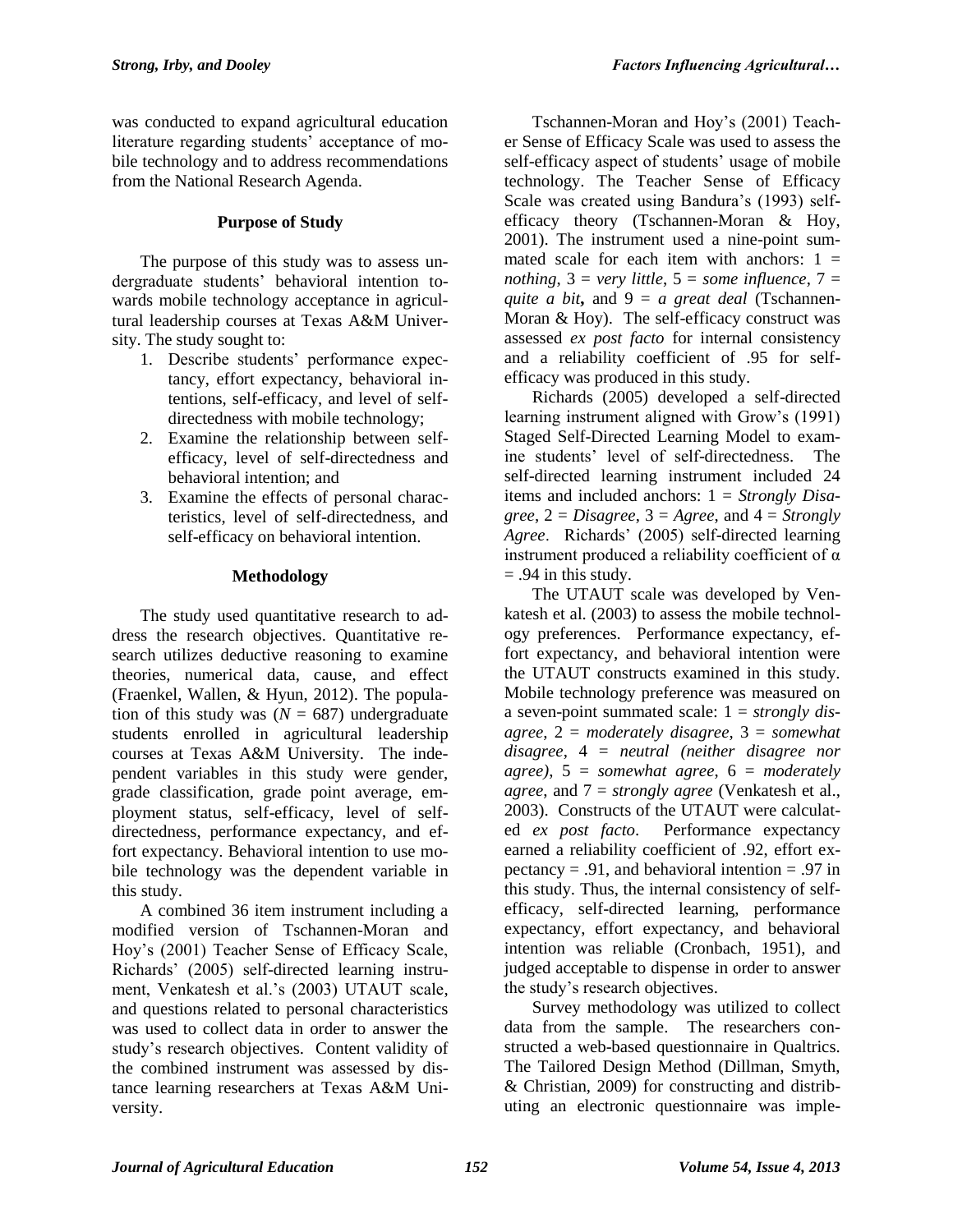mented for this study. A random sample  $(n =$ 344) of the targeted population  $(N = 687)$  was produced using random number generator in Excel. Fraenkel et al. (2012) reported the advantage of a random sample is the ability to produce a sample that is representative of the targeted population to assist the researcher in generalizing the results to the population studied.

The sample received an email notification and two days later received an email that included a link to the questionnaire in Qualtrics™. Two separate emails, both a week apart, were sent to non-respondents. Three hundred three (*n* = 303) participants responded yielding a response rate of 88.10%. According to Babbie (2010), researchers that achieve greater than an 85% response rate do not have to examine nonresponse error. Therefore, the results from this study can be generalized to undergraduate agricultural leadership students in the Agricultural Leadership, Education, and Communications at Texas A&M University.

The data was analyzed through the use of descriptive statistics, correlation coefficients, and multiple regression analysis. Descriptive statistics were utilized to analyze the level of students' self-efficacy, level of self-directedness, performance expectancy, effort expectancy, attitude toward using technology, and behavioral intention. Descriptive statistics allowed the researchers to describe the data in numerical form (Fraenkel et al., 2012).

Correlation coefficients were used to analyze the relationship between level of selfdirectedness, self-efficacy and behavioral intention. Fraenkel et al. (2012) suggested correlational research uses data to determine the degree

Table 1

*Descriptive Statistics for the UTAUT Constructs.*

of a relationship between two or more variables. Correlations signify the direction and magnitude of variable relationships between -1.00 and +1.00 (Davis, 1971).

Multiple regression analysis was used to understand the effects of personal characteristics, level of self-directedness, and self-efficacy on behavioral intention towards mobile technology acceptance. Fraenkel et al. (2012) indicated multiple regression assists researchers in determining a link among a criterion variable and two or more independent variables.

All participants were undergraduates (*N* = 303, 100%). Most of participants were male (*n*  $= 196, 65.10\%$ ) and seniors ( $n = 195, 65.00\%$ ). One hundred forty-six students (48.70%) worked part-time, and  $n = 121$  (40.30%) had a GPA (grade point average) between 2.99 and 2.50. Due to the results from a single department at Texas A&M University, findings were limited in scope and not generalizable beyond the target population. However, the results do offer researchers and practitioners insights on factors that influenced agricultural leadership students' behavioral intention of accepting and using mobile technology.

# **Findings**

The first objective of the study was to describe students' performance expectancy, effort expectancy, behavioral intentions, self-efficacy, and level of self-directedness with mobile technology. Effort expectancy earned the highest score ( $M = 5.24$ ,  $SD = 1.35$ ) of the constructs in the UTAUT (see Table 1).

| Constructs                  |     | Μ    |      |
|-----------------------------|-----|------|------|
| <b>Effort Expectancy</b>    | 303 | 5.24 | 1.35 |
| Performance Expectancy      | 303 | 5.06 | 1.37 |
| <b>Behavioral Intention</b> | 303 | 5.02 | 1.52 |

*Note. Scale:* 7 *= Strongly Agree* , 6 = *Moderately Agree*, 5 = *Somewhat Agree*, 4 = *Neutral (Neither Agree or Disagree)*, 3 = *Somewhat Disagree* , 2 = *Moderately Disagree*, 1 *= Strongly Disagree*.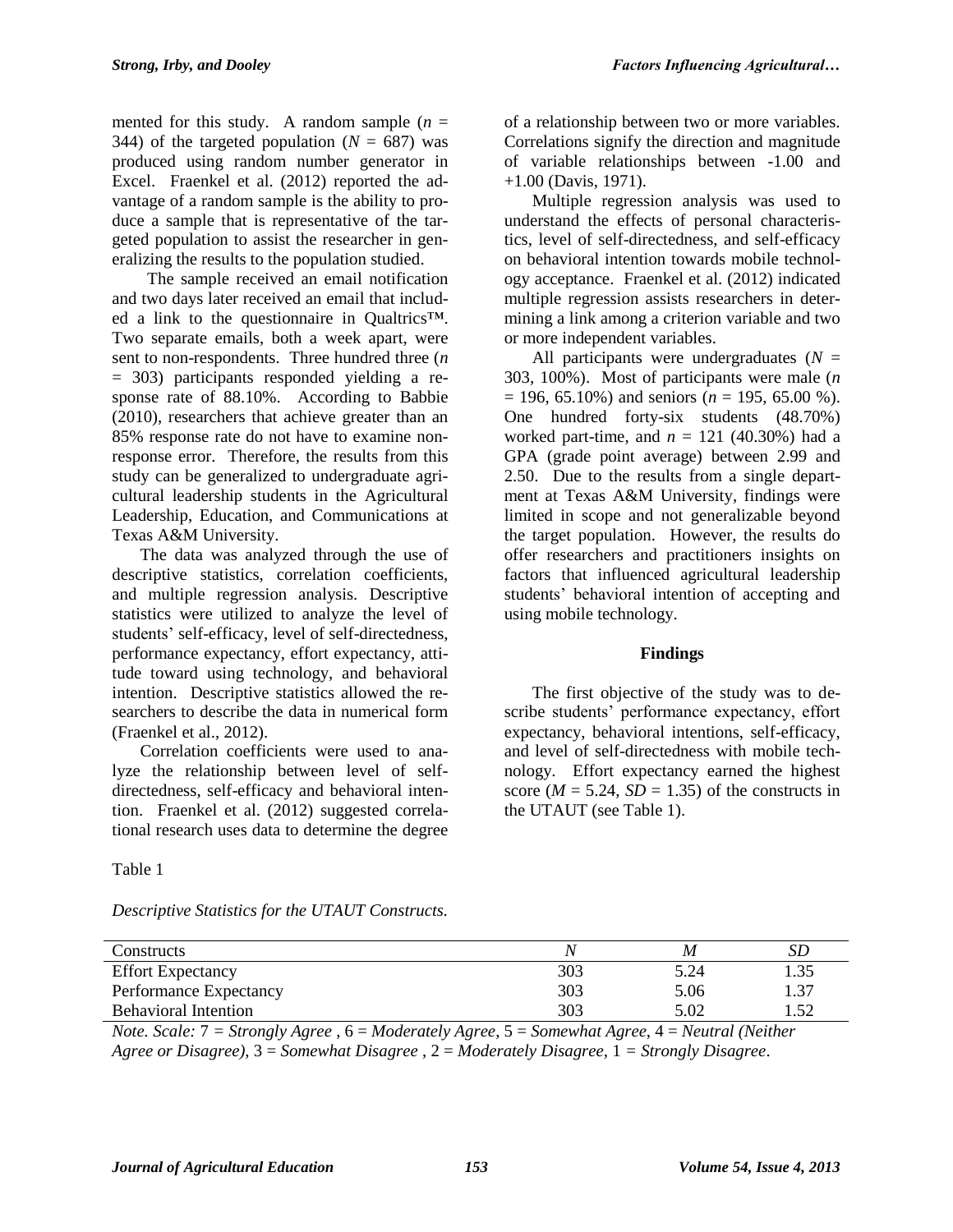As a part of the study's first objective, students' self-efficacy with mobile technology was examined (see Table 2). The highest scoring items were "How much can you do with mobile learning to learn effectively?"  $(M = 6.01, SD = 1.72)$ and "How much does mobile learning help you to follow course objectives?"  $(M = 5.84, SD =$ 2.00). The items with the lowest scores were "How much does mobile learning get you to believe you can do well in school?" (*M* = 4.98, *SD*  $= 1.90$ ) and "How much does mobile learning help you value learning?"  $(M = 4.84, SD =$ 1.87).

Describing students' level of self-directedness was a part of the study's first objective (see Table 3). The item that earned the highest score  $(M = 2.83, SD = .92)$  was "I set my own goals" for learning without the help of the instructor." The item that earned the lowest score  $(M = 2.83,$  $SD = .92$ ) was "I learn best when I set my own goals." The second objective of the study was to examine the relationship between students' personal characteristics, the level of self-efficacy, level of self-directedness, and behavioral intention (see Table 4).

# Table 2

#### *Descriptive Statistics for Self-efficacy*

| Constructs                                                                | $\overline{N}$ | M    | SD   |
|---------------------------------------------------------------------------|----------------|------|------|
| How much can you do with mobile learning to learn effectively?            | 302            | 6.01 | 1.72 |
| How much does mobile learning help you to follow course objectives?       | 301            | 5.84 | 2.00 |
| How much does mobile learning help you focus on educational content?      | 302            | 5.34 | 2.04 |
| How much does mobile learning help you assist your peers with educational | 301            | 5.32 | 2.06 |
| content?                                                                  |                |      |      |
| How much does mobile learning motivate you to learn educational content?  | 301            | 5.19 | 1.89 |
| How much does mobile learning help you use evaluation strategies?         | 301            | 5.19 | 2.06 |
| Does mobile learning help you evaluate your own learning?                 | 301            | 5.13 | 1.97 |
| How much does mobile learning get you to believe you can do well in       | 301            | 4.98 | 1.90 |
| school?                                                                   |                |      |      |
| How much does mobile learning help you value learning?                    | 301            | 4.84 | 1.87 |
|                                                                           |                |      |      |

*Note.* Overall *M* = 5.31, *SD* = 1.66. *Scale:* 9 = *A Great Deal,* 7 = *Quite a Bit,* 5= *Some Influence,* 3 = *Very Little,* 1 *= Nothing.*

#### Table 3

*Descriptive Statistics for Level of Self-directedness*

|                                                                                                                   | N   | M    | SD   |
|-------------------------------------------------------------------------------------------------------------------|-----|------|------|
| I set my own goals for learning without the help of the instructor.                                               | 302 | 2.83 | .92  |
| I am willing to take responsibility for my own learning.                                                          | 299 | 2.39 | .80  |
| I am capable of assessing the quality of assignments that I submit.                                               | 299 | 2.37 | .97  |
| I use resources outside of class to meet my goals.                                                                | 301 | 2.30 | 1.01 |
| I prefer that the instructor provide direction only when requested.                                               | 302 | 2.23 | .87  |
| I prefer individual work or a self-directed study group as the teaching deliv-                                    | 300 | 2.21 | .88  |
| ery method.                                                                                                       |     |      |      |
| I have prior knowledge and skills in this subject area.                                                           | 299 | 2.17 | .96  |
| I learn best when I set my own goals.                                                                             | 299 | 2.12 | .95  |
| $N_{obs}$ Overall $M = 2.33$ $SD = 42$ $Scals: A = Stransly Area$ $3 = Area$ $2 = Discarsal$ $1 = Stransly Disc.$ |     |      |      |

*Note.* Overall *M* = 2.33, *SD* = .42. *Scale:* 4 = *Strongly Agree,* 3 = *Agree,* 2= *Disagree,* 1 *= Strongly Disagree.*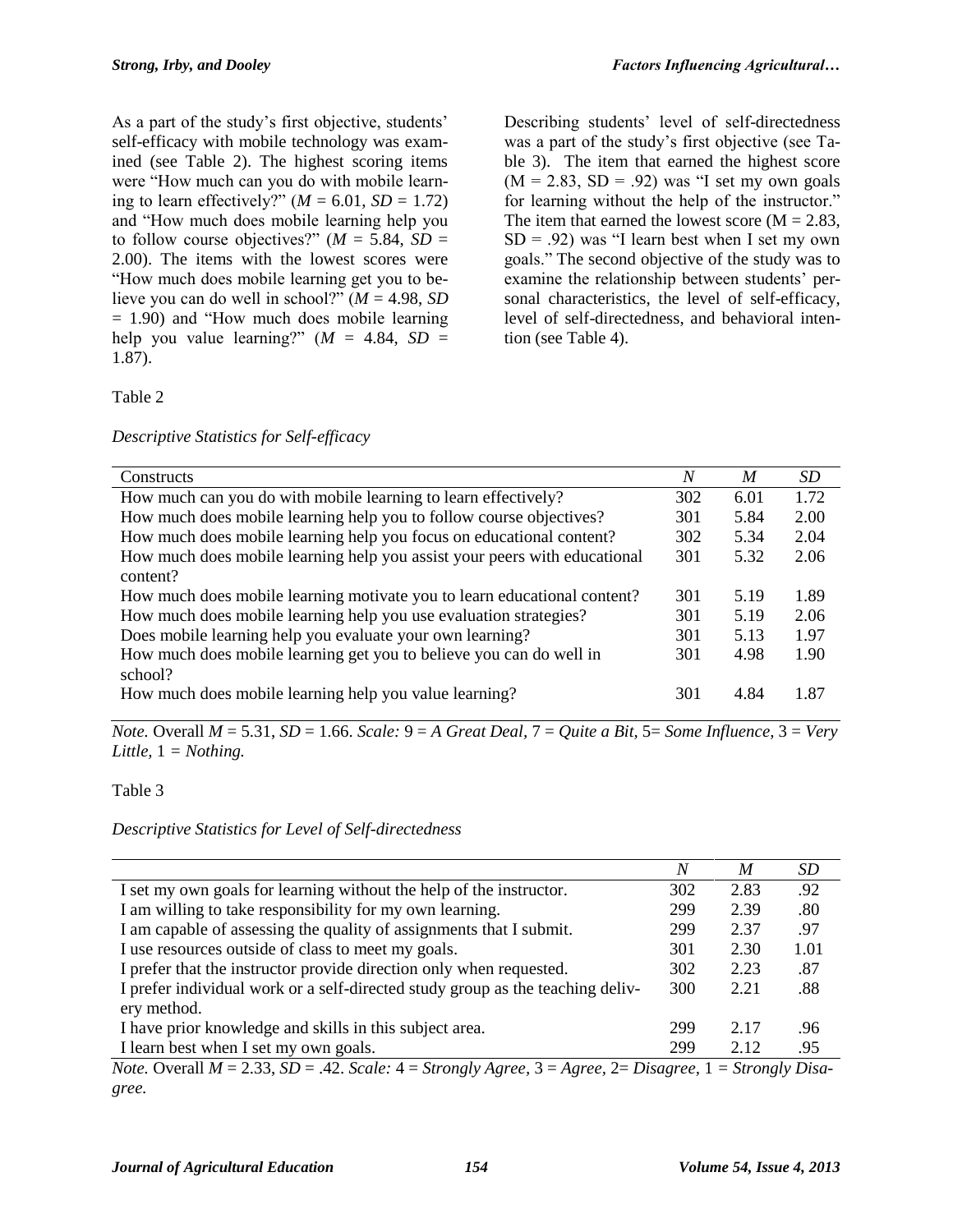Table 4

*The Relationship between Self-Efficacy, Level of Self-directedness, GPA, and Behavioral Intention* 

|                            |     | <b>Behavioral Intention</b> |        |
|----------------------------|-----|-----------------------------|--------|
| Constructs                 | /V  |                             |        |
| Self-Efficacy              | 301 | .58                         | $00*$  |
| Level of Self-directedness | 296 | .33                         | $.02*$ |
| <b>GPA</b>                 | 299 | .28                         | $.03*$ |

*Note*. Magnitude:  $.01 \ge r \ge .09$  = Negligible,  $.10 \ge r \ge .29$  = Low,  $.30 \ge r \ge .49$  = Moderate,  $.50 \ge r \ge .69$  $=$  Substantial,  $r \geq .70$  = Very Strong (Davis, 1971).

 $*_{p}$  < .05.

The third objective of the study was to examine the effects of self-directedness, self-efficacy, and personal characteristics on behavioral intention towards mobile technology acceptance. The regression model was significant and indicated a good fit, with  $F = 5.48$ ,  $p < .05$ . GPA, selfefficacy, and level of self-directedness were significant  $p < .05$  on behavioral intention. GPA was the sole *personal characteristic* that was significant on behavioral intention.

As self-efficacy increased one unit, behavioral intention increased .29 (see Table 5). As level of self-directedness increased one unit, behavioral intention increased .22. As GPA increased one unit, behavioral intention increased .11. The regression model for this study was illustrated as: behavioral intention  $= .24 + .29$ self-efficacy  $+$  .22 level of self-directedness  $+$ .11 GPA. Overall, the model accounted for (32%) variance in undergraduate agricultural leadership students' behavioral intention to accept and use mobile technology.

Table 5

*Summary of Multiple Regression Analysis of Self-Efficacy, Level of Self-directedness, GPA and Behavioral Intention (N = 296)*

|                            |          | SE B      |         |
|----------------------------|----------|-----------|---------|
| Intercept                  | .24      | .28       |         |
| Self-Efficacy              | .29      | .05       | $.00\,$ |
| Level of Self-directedness | ാ<br>ے ۔ | .09       | .01     |
| <b>GPA</b>                 |          | $\cdot$ . | .04     |

*Note. R² = .33; Adjusted R² = .32.*

#### **Conclusions**

The findings of this study are limited to the population of undergraduate agricultural leadership students at Texas A&M University. Literature indicated prior research had found indications of student inclinations towards mobile learning but suggested the need for more examination into students' mobile learning acceptance. The results of the study provide data on students' levels of acceptance in regard to mobile

learning thus supporting the need for research in the literature.

The use of mobile technology could change the way students approached learning. Undergraduate agricultural leadership students agreed they would use mobile technology and the tool would contribute to their learning. It is understandable to observe GPA having a significant correlation to behavioral intention as grades have driven intention for undergraduate students more so than graduate students in numerous studies. Measuring mobile learning saturation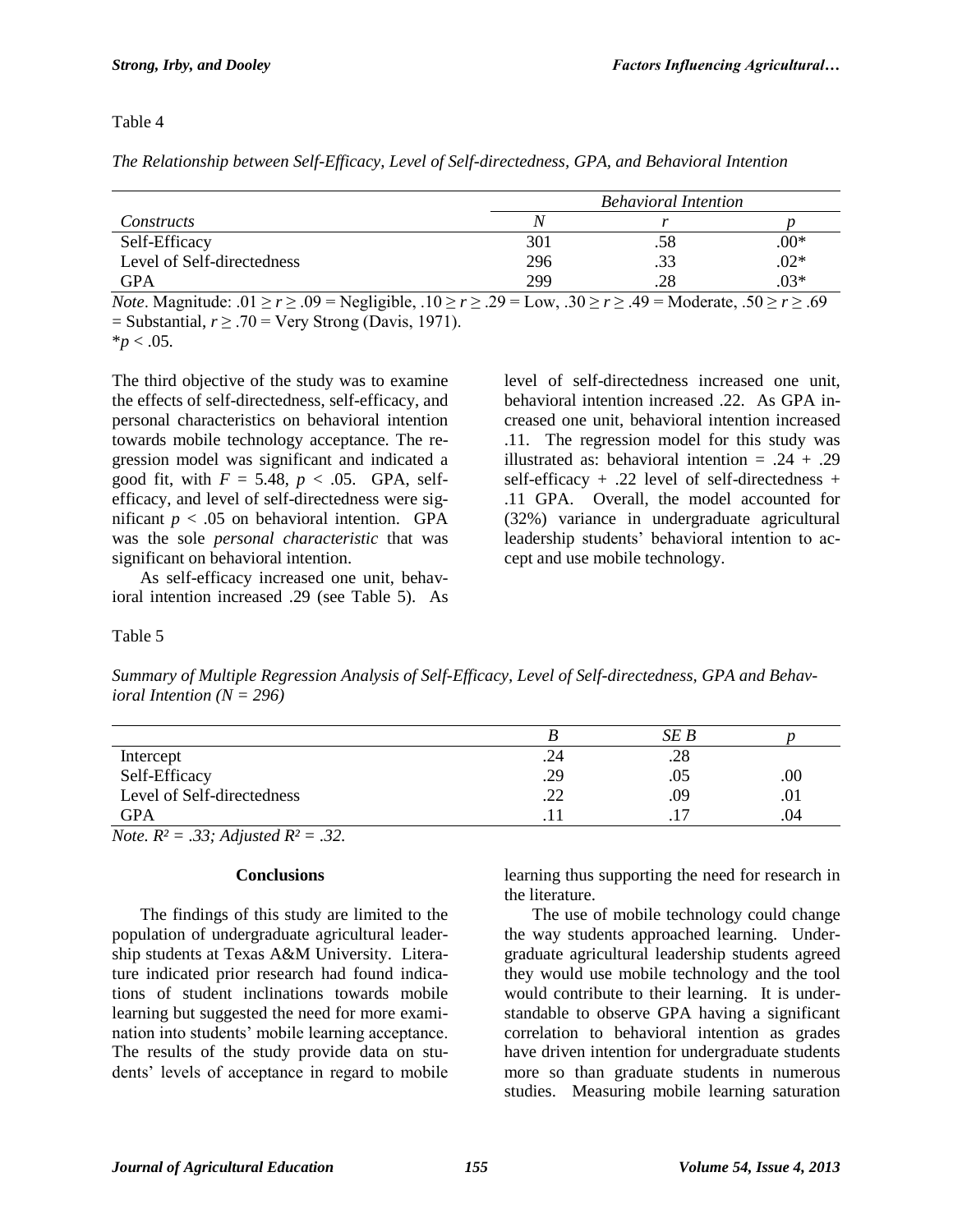and the relationship to mobile learning acceptance was not an objective of the study. The researchers examined the acceptance mobile learning and the relationship to self-efficacy and self-directedness. The data suggests self-efficacy and self-directedness drive acceptance.

While the correlations suggested students with high self-efficacy and self-directedness are more likely to use mobile technology to learn, the data also suggested students with less selfefficacy and lower levels of self-directedness are less likely to use mobile technology to learn. If mobile technology has any effect on learning for students with less self-efficacy and lower levels of self-directedness, is still unknown. This group of students may have had less selfefficacy and lower levels of self-directedness regardless of whether or not mobile technology is present in the learning process and design of the course.

# **Implications**

The results of the study build upon our knowledge base of Bandura's (1993) selfefficacy, Grow's (1991) self-directed learning, and Venkatesh et al.'s (2003) UTAUT. Selfefficacy and self-directedness were significantly correlated with behavioral intention. Results indicated the combined theories, Bandura (1993), Grow (1991), and Venkatesh et al. (2003), accounted for variance in students' behavioral intention towards mobile technology acceptance.

Highly efficacious individuals are likely to confront new tasks (Bandura, 1993). Students with high self-efficacy may see mobile technology as engaging in a new task, therefore supporting their higher levels of behavioral intention. Moreover, they may assume the use of a technology tool where there is extreme comfort as non-threatening and therefore making the task much easier to accomplish. Bandura found individuals with low self-efficacy are likely to avoid endeavors perceived as difficult. Students with lower self-efficacy scores could perceive mobile technology as a difficult endeavor or just not worth the effort, therefore accounting for a lower level of behavioral intention towards acceptance of the technology.

Grow (1991) found students prefer specific types of instruction depending on their level of self-directedness. According to the data generated from this study, students at a higher stage of self-directedness may view mobile technology as a good instructional complement explaining their higher levels of behavioral intention to accept the technology. Students with high levels of self-directedness are also much more apt to adopt new strategies than students with lower self-directedness (Grow, 1991). Students, in this study, with lower levels of self-directedness could also identify mobile technology as a poor instructional fit explaining their lower levels of behavioral intention to accept the technology (Grow, 1991).

The greater the behavioral intention the more likely an individual will accept an information system (Venkatesh et al., 2003). Behavioral intention in accepting mobile technology was dependent on the student's level of selfefficacy and self-directedness. Venkatesh et al. found that the UTAUT could explain as much as 70% of an individual's acceptance of mobile technology. The researchers' regression model explained 32% of the variance in the behavioral intention construct towards mobile technology acceptance.

# **Recommendations**

Agricultural leadership faculty in Agricultural Leadership, Education, and Communications at Texas A&M University should develop a comprehension of students' self-efficacy, level of self-directedness, and GPA when preparing to use mobile technology as an instructional tool. Instructors can work to increase students' efficacy and self-directedness therefore increasing behavioral intention towards mobile learning acceptance. The inclusion of mobile technology in courses is critical for faculty and students to partake in mobile learning opportunities (Perkins & Saltsman, 2010). Courses with assignments that include student presentations and group projects can motivate students to submit their assignment on a Tablet PC or smartphone device. Jeng et al. (2010) indicated mobile technology can construct innovative learning experiences. Granting students the ability to submit assignments on a mobile technology device may not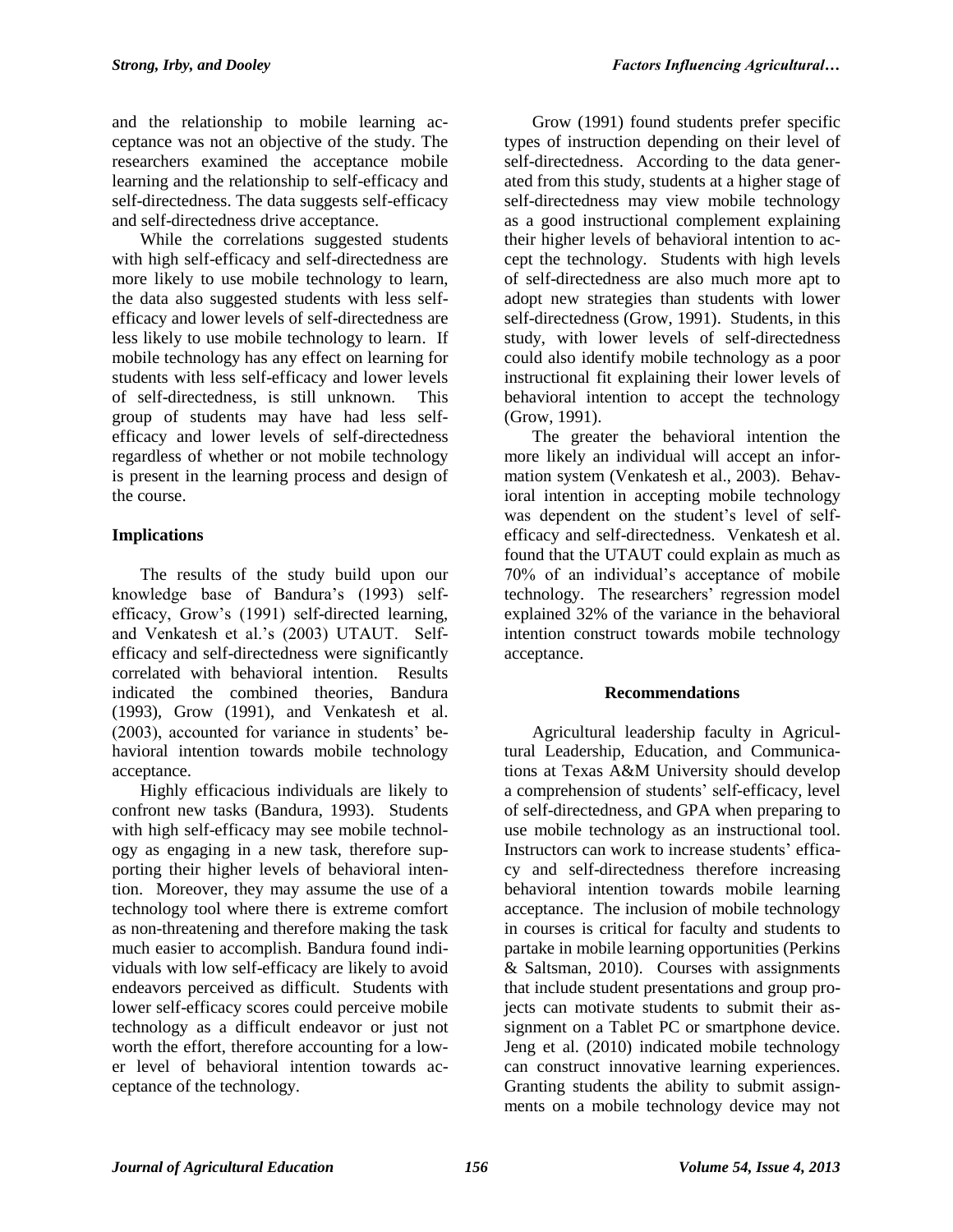only improve students' efficacy and selfdirectedness with mobile technology and produce much more robust results, but also provide the instructor more time in class to expand teaching opportunities by saving time allotted for student and group presentations in class. Student's familiarity with the technology tool can also enhance the learning experience as they investigate various ways to present the material. Instructors can also increase students' efficacy and self-directedness with mobile technology by permitting students to present their assignments in class on mobile technology versus Power-Point slides. The acceptance and usage of mobile technology is ubiquitous among college students (Park et al., 2012).

Mobile technology acceptance and usage of faculty in Colleges of Agriculture and Life Sciences should be examined. Instructors' effect on student mobile learning acceptance and selfefficacy was not examined in the study. A study examining instructor influence on mobile learning acceptance, including active curriculum involving mobile learning, is needed. Researchers cannot make the assumption that mobile technology may be omnipresent with Colleges of Agriculture and Life Sciences faculty, and that faculty have the behavioral intention to use mobile technology as a tool to teach students content from a respective course. Faculty in agricultural education departments' acceptance and use of mobile technology should be studied also to expand the literature and knowledge base of

agricultural education as an academic discipline. Developing an understanding of techniques that may enhance our knowledge of the diffusion and practice of technology will assist our academic discipline to move forward (Doerfert, 2011). The information may benefit instructors to be more proficient in teaching with instructional delivery devices (Gu et al., 2010) that parallel student's lives anytime, anyplace (Elias, 2011).

Instructors should examine the levels of selfefficacy and level of self-directedness of students before introducing mobile learning. It would be of great interest to replicate this study with graduate students as self-directedness and self-efficacy is more prevalent in that age range of students. Understanding the role selfdirectedness (Grow, 1991) and self-efficacy (Bandura, 1993) plays in students' decision to adopt mobile technology should assist instructors in their decision to implement mobile technology, regardless of academic dicipline. This study should be replicated with two groups, one using mobile technology and one not to see if there was any difference. Actual behavior would become the dependent variable and not behavioral intention. The data may assist university administrators, researchers, and instructors in developing an understanding of the extent mobile technology can enhance student learning (Dale & Pymm, 2009) and help institutions broaden enrollment and expand their reach and scope (Lowenthal, 2010).

# **References**

- Anderson, J. E., Schwager, P. H., & Kerns, R. L. (2006). The drivers of acceptance of tablet PCs by faculty in a College of Business. *Journal of Information Systems Education, 17*(4), 429-440.
- Arrigo, M., & Cipri, G. (2010). Mobile learning for all. *Journal of the Research Center forEducationa Technology, 6*(1), 94-102.
- Babbie, E. (2010). *The practice of social research* (12th ed.). Belmont, CA: Wadsworth, Cengage Learning.
- Bandura, A. (1977). Self-efficacy: Toward a unifying theory of behavioral change. *Psychological Review*, *84*(2), 191-215. doi: 10.1037/0033-295X.84.2.191
- Bandura, A. (1993). Perceived self-efficacy in cognitive development and functioning. *Educational Psychologist*, *28*(2), 117-148. doi: 10.1207/s15326985ep2802\_3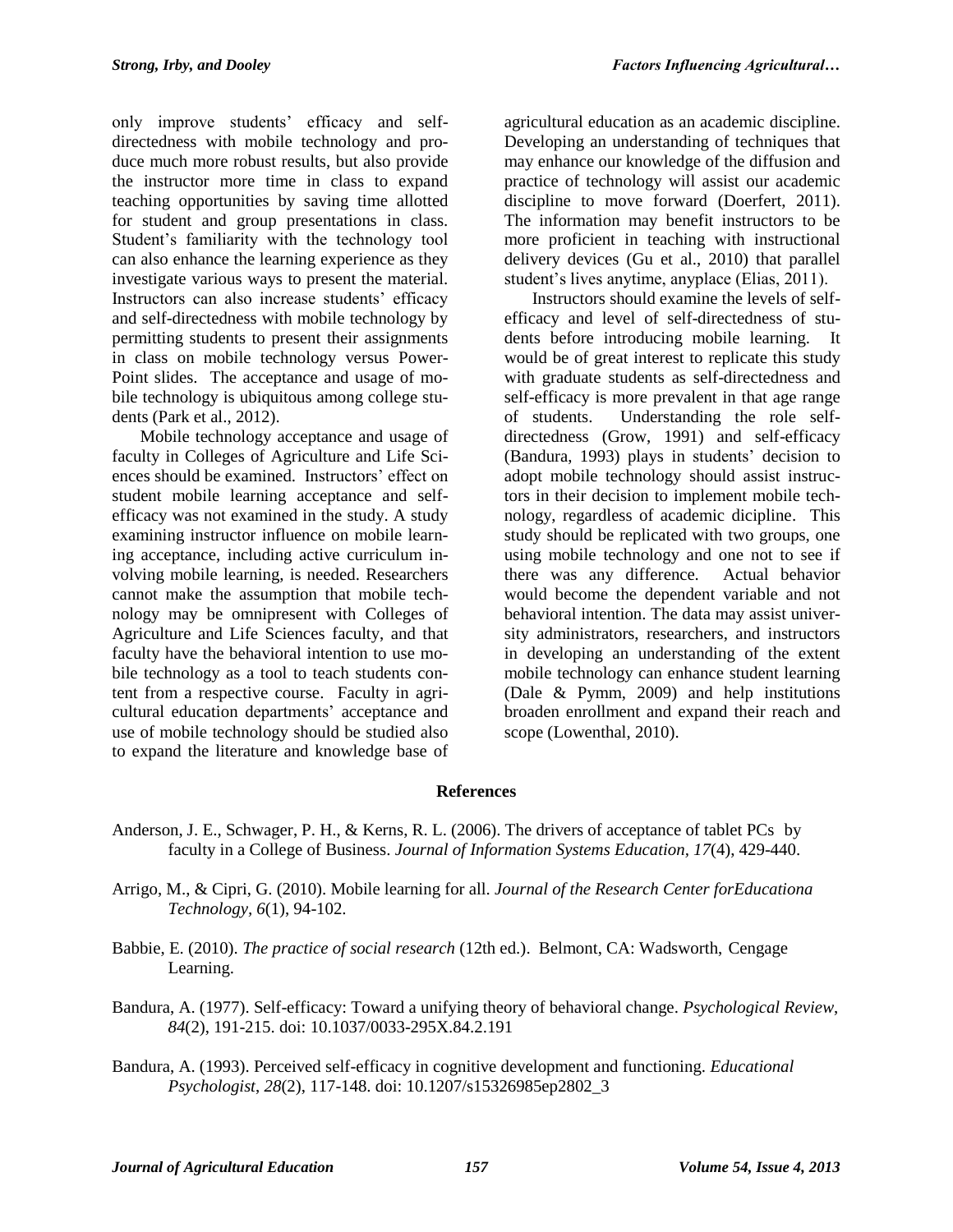- Bunch, J. C., Robinson, J. S., & Edwards, M. C. (2012). Measuring the relationship between agriculture teachers' self-efficacy, outcome expectation, interest, and their use of interactive whiteboards. *Journal of Agricultural Education, 53*(1), 67-80. doi: 10.5032/jae.2012.01067
- Carter, H., & Hightower, L. (2009). Using mobile technology in an extension leadership development program. *Proceedings of the 25th Annual Conference of the Association for International Agricultural and Extension Education*, *San Juan, Puerto Rico*. 103-111. Retrieved from http://www.aiaee.org/attachments/article/604/103.pdf
- Chiu, C., & Wang, E. T. G. (2008). Understanding web-based learning continuance intention: The role of subjective task value. *Information and Management, 45*(3), 194-201. doi: 10.1016/j.im.2008.02.003
- Clough, G. Jones, A. C., McAndrew, P., & Scanlon, E. (2008). Informal learning with PDAs and smartphones. *Journal of Computer Assisted Learning*, *24*, 359-371. doi: 10.1111/j.1365 2729.2007.00268.x
- Cronbach, L. J. (1951). Coefficient alpha and the internal structure of tests. *Psychometrika, 16,* 297-334.
- Dale, C., & Pymm, J. M. (2009). Podogogy: The iPod as a learning technology. *Active Learning in Higher Education*, *10*(1), 84-96. doi: 10.1177/1469787408100197
- Davis, J. (1971). *Elementary survey analysis*. Englewood Cliffs, NJ: Prentice Hall.
- Davis, F. D. (1989), "Perceived usefulness, perceived ease of use, and user acceptance of information technology", *MIS Quarterly*, *13*(3), 319–340. doi: 10.2307/249008
- Dillman, D. A., Smyth, J. D., & Christian, L. M. (2009). *Internet, mail and mixed-mode surveys: The Tailored Design Method* (3rd ed.). New York, NY: John Wiley & Sons.
- Doerfert, D. L. (Ed.) (2011). *National research agenda: American Association for Agricultural Education's research priority areas for 2011-2015.* Lubbock, TX: Texas Tech University, Department of Agricultural Education and Communications.
- Elias, T. (2011). Universal instructional design principles for mobile learning. *International Review of Research in Open and Distance Learning*, *12*(2), 145-156.
- Fraenkel, J. R., Wallen, N. E., & Hyun, H. H. (2012). *How to design and evaluate research in education* (8th ed.). New York, NY: McGraw-Hill.
- Garfield, M. J. (2005). Acceptance of ubiquitous computing. *Information Systems Management, 22*(4), 24-31. doi: 10.1201/1078.10580530/45520.22.4.20050901
- Grow, G.O. (1991). Teaching learners to be self-directed. *Adult Education Quarterly, 41*(3), 125 149.doi: 10.1177/0001848191041003001
- Gu, X., Gu, F., & Laffey, J. M. (2011). Designing a mobile system for lifelong learning on the move. *Journal of Computer Assisted Learning*, *27*, 204-215. doi: 10.1111/j.1365 2729.2010.00391.x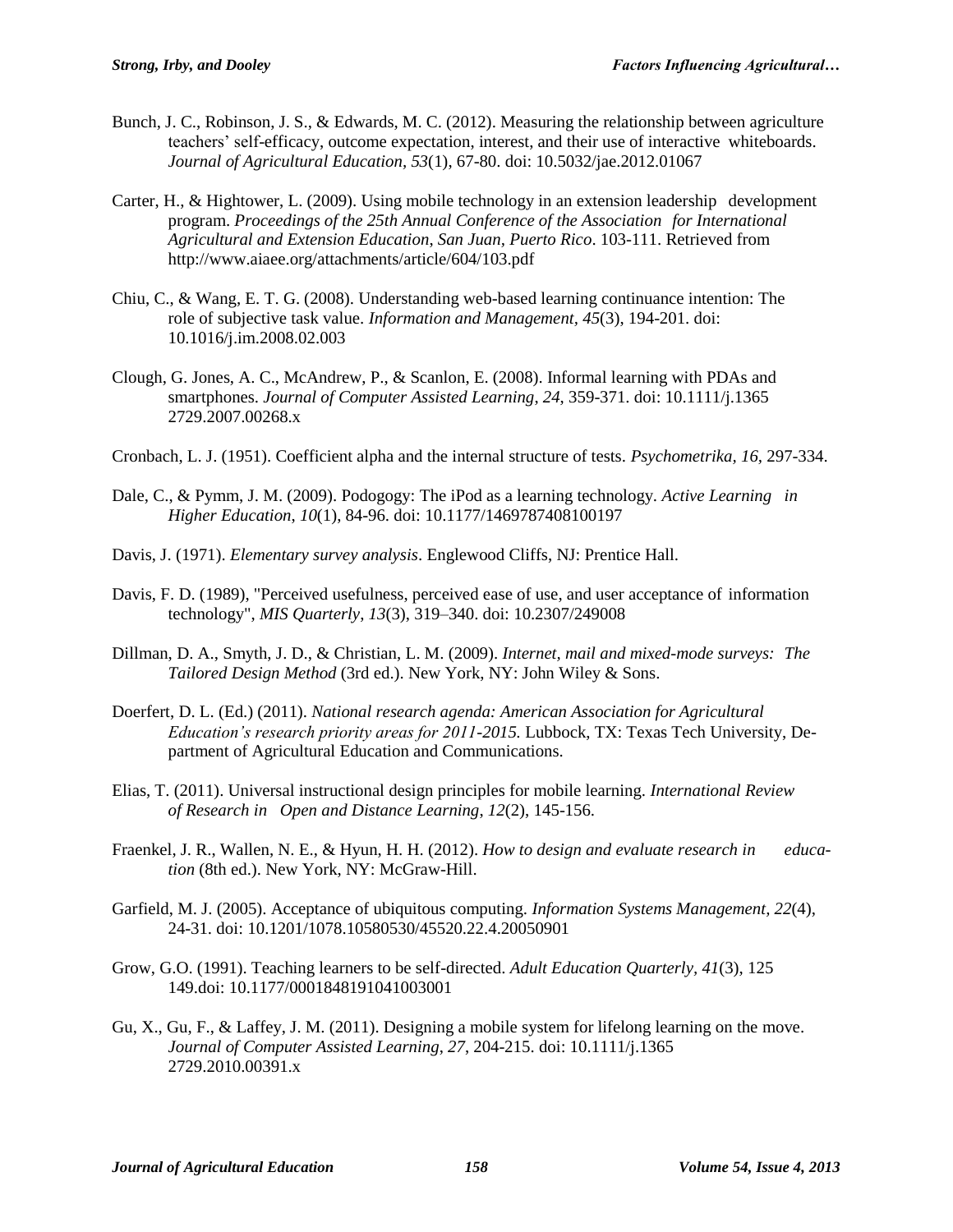- Jeng, Y. L., Wu, T. T., Huang, Y. M., Tan, Q., & Yang, S. J. H. (2010). The add-on impact of mobile applications in learning strategies: A review study. *Educational Technology & Society*, *13*(3), 3-11. doi: 10.1016/j.intcom.2009.06.001
- Koole, M., McQuilkin, J. L., & Ally, M. (2010). Mobile learning in distance education: Utility or futility? *Journal of Distance Education*, *24*(2), 59-82. doi:1096-7516/00/\$
- Koszalka, T. A., & Ntloedibe-Kuswani, G. S. (2010). Literature on the safe and disruptive learning potential of mobile technologies. *Distance Education*, *31*(2), 139-157. doi:10.1080/01587919.2010.498082
- Kotrlik, J. W., Redmann, D. H., Harrison, B. C., & Handley, C. S. (2000). Information technology related professional development needs of Louisiana agriscience teachers. *Journal of Agricultural Education, 41*(1), 18-29. doi: 10.5032/jae.2000.01018.
- LaBelle, C. (2011). Place-based learning and mobile technology. *Journal of Extension*, *49*(6). Retrieved from http://www.joe.org/joe/2011december/iw1.php
- Lindner, J. R., Murphy, T. H., & Briers, G. E. (2001). Handling nonresponse in social science research. *Journal of Agricultural Education, 42*(4), 43-53. doi: 10.5032/jae.2001.04043
- Lowenthal, J. N. (2010). Using mobile learning: Determinates impacting behavioral intention. *The American Journal of Distance Education*, *24*, 195-206. doi: 10.1080/08923647.2010.519947
- Martín, E., & Carro, R. M. (2009). Supporting the development of mobile adaptive learning environments: A case study*. IEEE Transactions on Learning Technologies*, *2*(1), 23-36. doi: 10.1109/TLT.2008.24
- McContha, D., Praul, M., & Lynch, M. J. (2008). Mobile learning in higher education: An empirical assessment of a new educational tool. *The Turkish Online Journal of Educational Technology*, *7*(3), 1-7.
- Moran, M., Hawkes, M., & El Gayar, O. (2010). Tablet personal computer integration in higher education: Applying the unified theory of acceptance and use technology model to understand supporting factors. *Journal of Educational Computing Research*, *42*(1), 79-101. doi: 10.2190/EC.42.1.d
- Murphrey, T. P., Arnold, S., Foster, B., & Degenhart, S. H. (2012). Verbal immediacy and audio/video technology use in online course delivery: What do university agricultural education students think? *Journal of Agricultural Education, 53*(3), 14-27. doi: 10.5032/jae.2012.0314
- Murphrey, T. P., Rutherford, T. A., Doerfert, D. L., Edgar, L. D., & Edgar, D. W. (2012). Technologyacceptance related to Second Life™, social networking, Twitter™, and content managementsystems: Are agricultural students ready, willing, and able? *Journal of Agricultural Education, 53*(3), 56-70. doi: 10.5032/jae.2012.03056
- Park, S. Y., Nam, M. W., & Cha, S. B. (2011). University students' behavioral intention to use mobile learning: Evaluating the technology acceptance model. *British Journal ofEducational Technolo gy*, *43*(3),1-14 . doi: 10.1111/j.1467-8535.2011.01229.x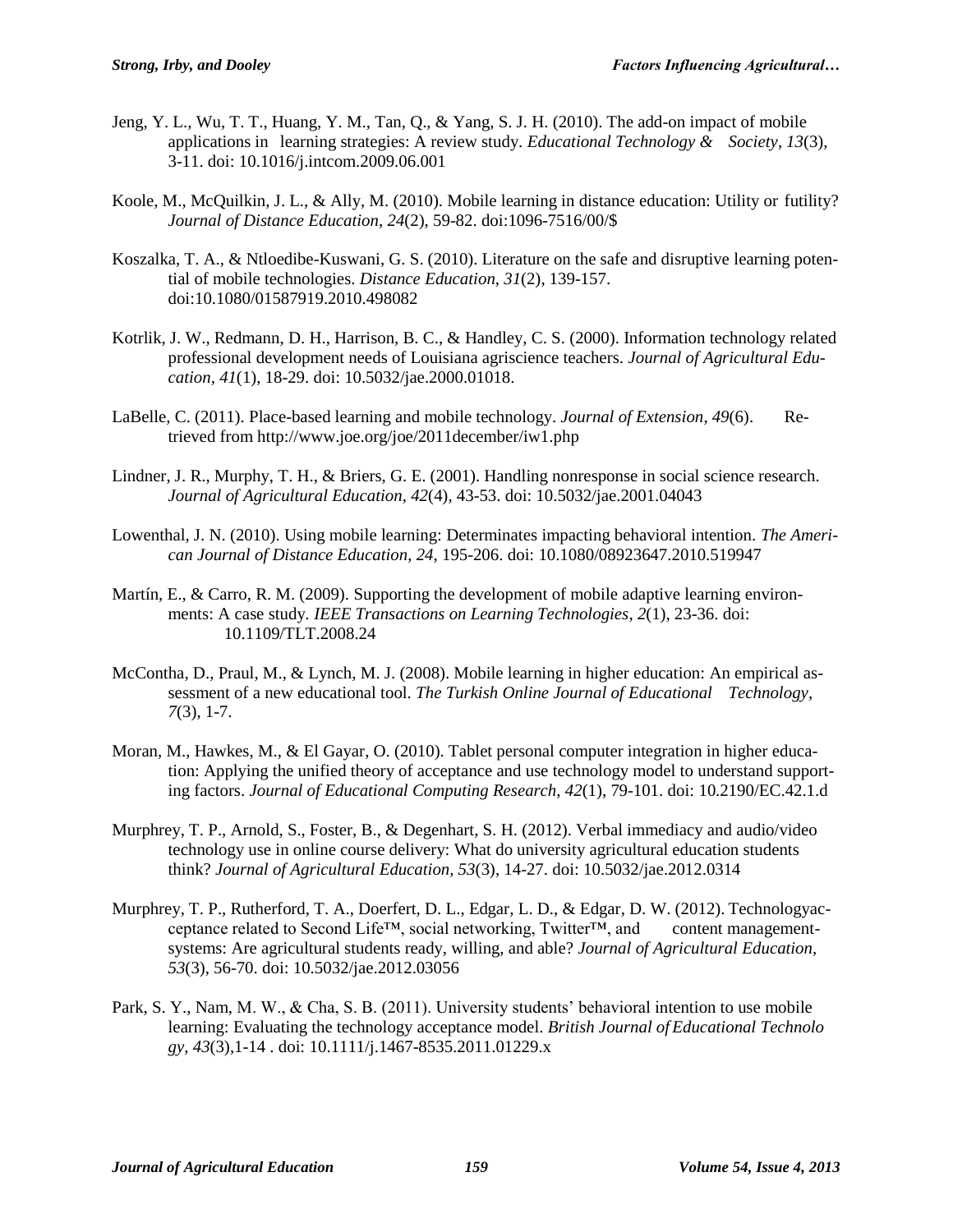- Perkins, S., & Saltsman, G. (2010). Mobile learning at Abilene Christian University: Success, challenges, and results from year one. *Journal of the Research Center for Educational Technology*, *6*(1), 47- 54.
- Richards, L. J. (2005). *Developing a decision model to describe levels of self-directedness based upon the key assumptions of andragogy*. Master's Thesis, Texas A&M University. Retrieved from, http://hdl.handle.net/1969.1/2685.
- Roberts, T. G., & Dyer, J. E. (2005). The influence of learning styles on student attitudes andachievement when illustrated web lectures is used in an online learning environment. *Journal of Agricultural Education, 46*(2), 1-11. doi: 10.5032/jae.2005.02001
- Sølvberg, A. M., & Rismark, M. (2012). Learning spaces in mobile learning environments. *ActiveLearn ing in Higher Education*, *13*(1), 23-33. doi: 10.1177/1469787411429189
- Stafford, J. R., Boyd, B. L., & Lindner, J. R. (2003). The effects of service learning on leadership life skills of 4-H members. *Journal of Agricultural Education, 44*(1), 10-21. doi: 10.5032/jae.2003.01010
- Stockwell, G. (2008). Investigating learner preparedness for and usage patterns of mobile learning.*ReCALL*, *20*(3), 253-270. doi:10.1017/S0958344008000232
- Straub, E. T. (2009). Understanding technology adoption: Theory and future directions for informal learning. *Review of Educational Research, 79*(2), 625-649. doi: 10.3102/0034654308325896
- Stripling, C. T., & Roberts, T. G. (2012). Florida preservice agricultural education teachers' mathematics ability and efficacy. *Journal of Agricultural Education, 53*(1), 109-122. doi: 10.5032.jae.2012.01109
- Strong, R., Irby, T. L., Wynn, J. T., & McClure, M. M. (2012). Investigating students' satisfaction with eLearning courses: The effect of learning environment and social presence. *Journal of Agricultural Education, 53*(3), 98-110. doi: 10.5032/jae.2012.03098
- Strong, R., & Harder, A. (2011). Interactions among instructional efficacy, motivational orientations, and adult characteristics on Master Gardener tenure. *Journal of Agricultural Education, 52*(4), 65-75. doi: 10.5032/jae.2011.04065
- Tschannen-Moran, M., & Hoy, A. W. (2001). Teacher efficacy: Capturing an elusive construct. *Teaching and Teacher Education*, *17*, 783-805. doi: doi:10.1016/S0742-051X(01)00036-1
- Tuttle, S., Lee, I. H., Kohls, K. M., Hynes, J. W., & Lindner, J. R. (2004). Self-directed learning readiness of extension clientele in Doctor Arroyo, Nuevo Leon, Mexico. *Journal of International Agricultural and Extension Education, 11*(2), 55-61. doi: 10.5191/jiaee.2004.11206
- Venkatesh, V. (2006). Where to go from here? Thoughts on future directions for research on individuallevel technology adoption with a focus on decision making. *Decision Sciences, 37*(4), 497-518. doi: 10.1111/j.1540-5414.2006.00136.x
- Venkatesh, V., Morris, M. G., Davis, G. B., & Davis, F. D. (2003). User acceptance of information technology: Toward a unified view. *MIS Quarterly*, *27*(3), 425-478. doi:10.2307/30036540